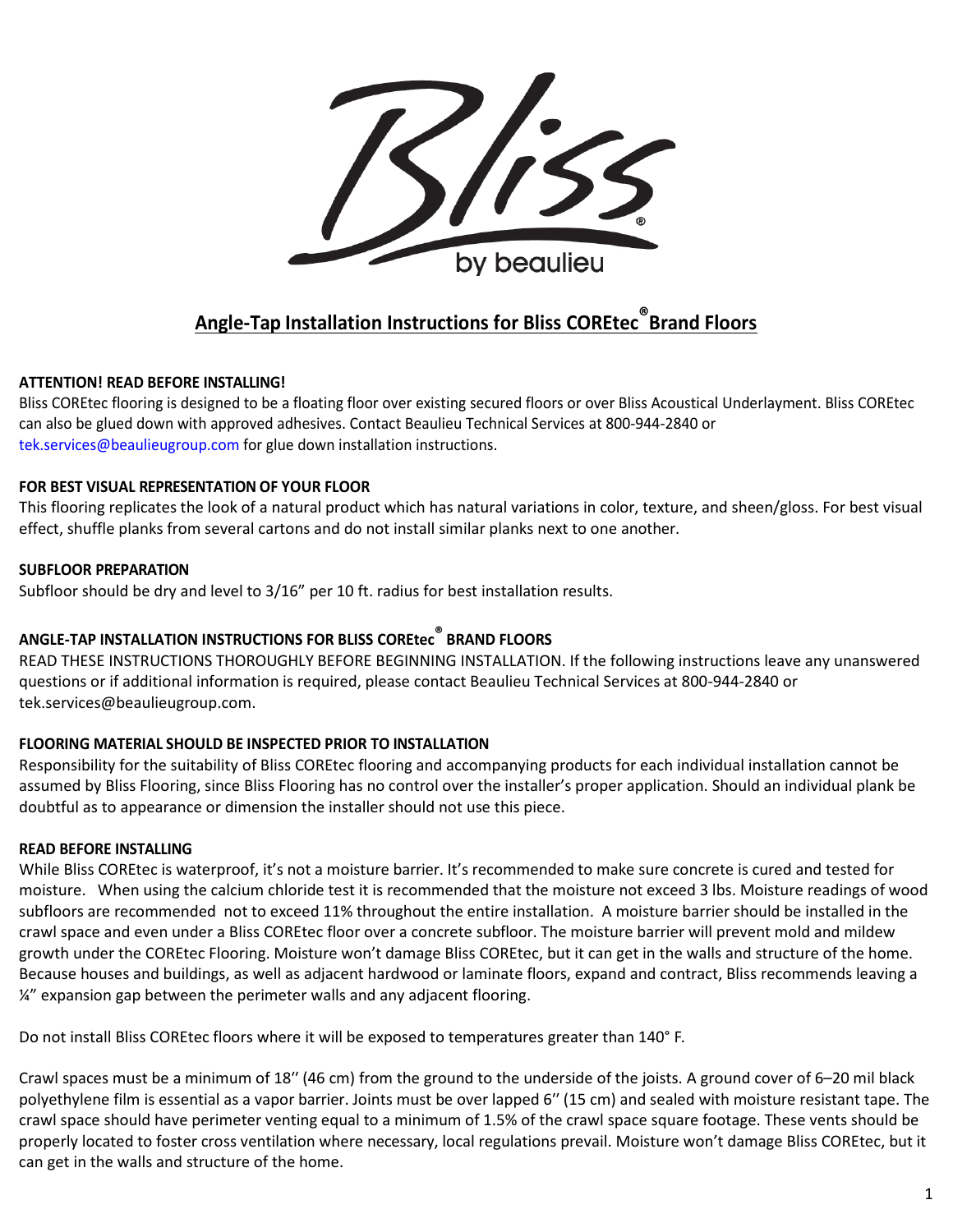#### **PRE-INSTALLATION JOB SITE REQUIREMENTS**

- Bliss cannot be held responsible for site conditions.
- Carefully examine the flooring prior to installation for color, finish, sheen, and quality. Ensure adequate lighting for proper inspection. If flooring is not acceptable, contact your supplier immediately. Bliss cannot accept responsibility for flooring installed with visible defects. Prior to installation of any flooring, the installer must ensure that the jobsite and subfloor meet the requirements of these instructions. Bliss is not responsible for flooring failure resulting from unsatisfactory jobsite and/or subfloor conditions.
- Flooring should be one of the last items installed in any new construction or remodel project.
- Room temperature and humidity of installation areas should be consistent with normal, year-round living conditions for at least one week before installation of flooring. Maintaining an optimum room temperature of 70° F and a humidity range of 30-50% is recommended.

#### **PRE-INSTALLATION SUBFLOOR REQUIREMENTS**

All Subfloors must be: Dry Structurally sound Clean: Thoroughly swept and free of all debris Level: Flat to 3/16" per 10-foot radius

**This floor can be installed on all levels of the home.**



#### **Wood Subfloors**

Wood subfloors must be dry and well secured. Nail or screw every 6" along joists to avoid squeaking. If not level, sand down highspots and fill low spots with a Portland cement based leveling patching compound.

#### **Concrete Subfloors**

Concrete subfloors must be fully cured, at least 60 days old, and 6-20 mil polyethylene film is recommended between concrete and ground. Subfloor should be flat and level within 3/16" per 10'radius. If necessary grind high spots down and level low spots with a Portland cement based leveling patching compound.

#### **Resilient Subfloors**

Bliss COREtec can be installed over one layer of resilient tile, sheet vinyl, or ceramic tile that is well-bonded to the subfloor that is in good condition, clean, and level. Do not sand existing vinyl floors, as they may contain asbestos. Do not install over cushion backed goods or carpet or any other flooring that is not completely adhered to the subfloor.

#### **INSTALLATON TOOLS**

Tape Measure ¼" Spacers Pencil Rubber Mallet Chalk Line Tapping Block

#### **ACCEPTABLE SUBFLOOR TYPES:**

CDX Underlayment Grade Plywood (minimum ½" thick) OSB (minimum ¾" thick) Ceramic Tile Plywood (minimum ½" thick) Concrete Slab

Crosscut Power Saw Circular or Radial Arm Saw with minimum 40 tooth carbide blade Jamb Saw or Undercut Saw Pull Bar 3M Scotch Blue™ 2080 Tape

Resilient Tile (one layer) Underlayment Grade Particleboard (minimum 5/8" thick) Existing Wood or Engineered Wood Secured Laminate Sheet Vinyl (one layer, non-cushion backed)

#### **INSTALLATION OF COREtec One FLOORING**

Because houses and buildings, as well as adjacent hardwood or laminate floors, expand and contract, Bliss recommends leaving a ¼" expansion gap between the perimeter walls and any adjacent hardwood or laminate floors.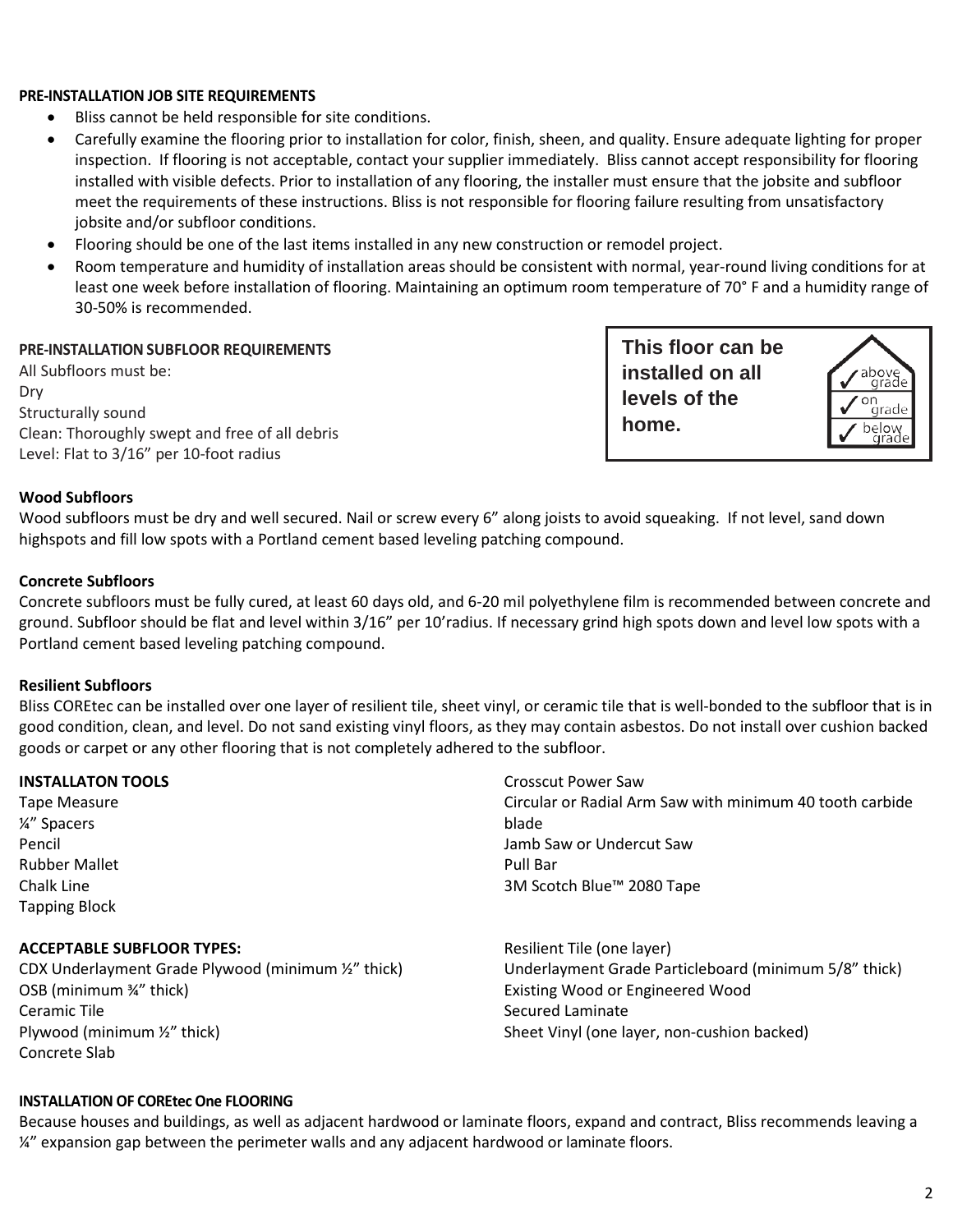**NOTE:** Prior to installation, inspect material in daylight for visible faults/damage. Check if subfloor/site conditions comply with the specifications described in these instructions. If you are not satisfied, do not install, and contact your supplier.

Work from several open boxes of flooring and "dry lay" the floor before permanently laying the floor so that the end user can determine what is aesthetically pleasing. The installer can then remove pieces that do not meet those expectations.

Begin installation next to an outside wall. This is usually the straightest and best reference for establishing a straight working line. Establish this line by measuring an equal distance from the wall at both ends and snapping a chalk line. The distance you measure from the wall should be the width of a plank. You may need to scribe cut the first row of planks to match the wall in order to make a straight working line if the wall is out of square. Measure the room at a right angle to the direction of the flooring. For the best visual effect, planks in the final row should be at least 1/3 the width of the plank. For this purpose, planks in the first row can be cut to smaller size. Shuffle boards in order to obtain a pleasant blend of shades. Lay boards, preferably following the direction of the main source of light. We recommend laying on wooden floors crossways to the existing floor joists.

You may want to position a few rows before starting installation to confirm your layout decision and working line. When laying flooring, stagger end joints from row to row by at least 8" (20 cm) for planks. For plank installations, you can use the cut-off end to begin the next row when cutting the last plank in a row to fit. If cut-off end is less than 8", discard it and instead cut a new plank at a random length (at least 8" in length) and use it to start the next row. Always begin each row from the same side of the room.

Work from several open boxes of flooring. This will allow you to select varying textures, colors, and sheens, and to arrange them in a harmonious pattern. Remember, it is the installer's responsibility to determine the expectations of what the finished floor will look like.

**NOTE:** Bliss COREtec floors may be installed with direct glue down method on approved wooden (or) concrete substrates that are on or above grade only. Use only approved flooring adhesive. Please consult with adhesive manufacturer to determine if suitable for use with this material. Contact Beaulieu Technical Services at 800-944-2840 or [tek.services@beaulieugroup.com](mailto:tek.services@beaulieugroup.com) for glue down installation instructions.

#### **IN FLOOR RADIANT HEAT:**

Bliss COREtec can be installed over radiant heat. Turn the heat off for 24 hours before, during and 24 hours after installation when installing over radiant heated subfloors. Floor temperature must not exceed 85°F (30°C).

**NOTE:** When installing over radiant heated flooring systems, Bliss COREtec flooring should only be installed over embedded radiant heated flooring systems.

# **AFTER INSTALLATION**

- In order to protect the floors while other trades are finishing their work prior to final cleanup and turnover to the owner, use rosin paper and only use 3M Scotch-Blue™ 2080 Tape to hold the rosin paper to the floor (other blue tapes may damage the finish). Clean the floor thoroughly before laying the rosin paper to ensure that no debris is trapped underneath. DO NOT USE plastic film or other non-breathing coverings as this can cause increased humidity.
- Dust-mop or vacuum your floor to remove any dirt or debris.
- Install any transition pieces that may be needed (reducers, T-moldings, etc.).
- Post installation temperature should be maintained between 60 80° F and relative humidity of 30-50%.
- Furniture should be moved onto the newly installed floor using an appliance hand truck over hardboard runways.
- Avoid exposure to long periods of direct sunlight. Close blinds or drapes during peak sunlight hours. Floor covering subjected to excessive heat and light is subject to thermal degradation. Use appropriate precautions to minimize potential effects on the floor covering.
- Do not expose Bliss COREtec floors to temperatures exceeding 140° F.
- Use Proper floor protectors under the legs of furniture.
- COREtec Flooring is intended for indoor use only, in dry, climate controlled areas.
- COREtec Flooring is intended as a floor covering only.
- Do no install cabinets on COREtec Flooring.
- COREtec should be glued down if heavy furnishings and rolling loads are used on flooring.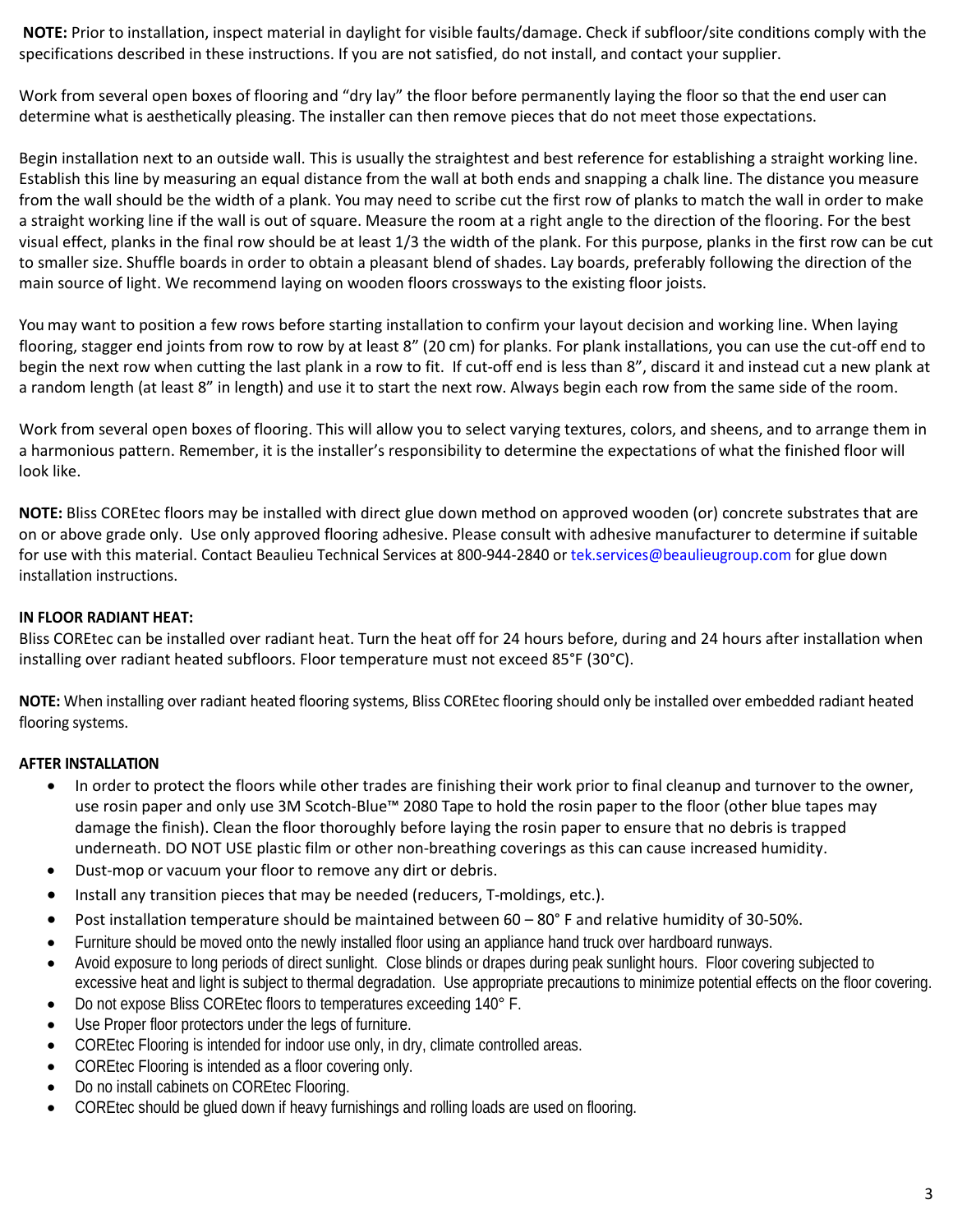

 $> 8$  in.

**Step 1: Begin installation working from left to right. Insert spacers at ends and edges where planks meet wall.**

**Step 2: Lock short end of plank by inserting tongue into groove at an angle and drop in place. Continue to end of first row.**

**Step 3: Use leftover plank from first row as starter for second row working from left to right. There must be a least 8" between plank end joints on adjacent rows.**



**Step 4: Lock long edge of plank by inserting tongue into groove at an angle and drop in place. Slide plank toward end of previously installed plank until the tongue just touches the groove.**



**Step 5: IMPORTANT! Use rubber mallet and tapping block to tap long edge of plank to ensure a tight fit. ANY GAPPING CAN COMPROMISE THE LOCKING SYSTEM!**

**BRIDGE** 

**Step 6: Attach a scrap piece of floor to bridge gap between ends of planks.**



**Step 7: Tap end of plank with rubber mallet and tapping block to lock ends of planks together. Remove bridge and continue towards wall until installing the final plank in the row. Be sure to tap on edge if vinyl so as not to damage locking profile.**





**Step 8: Use rubber mallet and pull bar to lock final piece in row. Insert spacer at end of row. Continue installation to final row.**

**Step 9: Use rubber mallet and pull bar to lock long edges of planks on final row.**